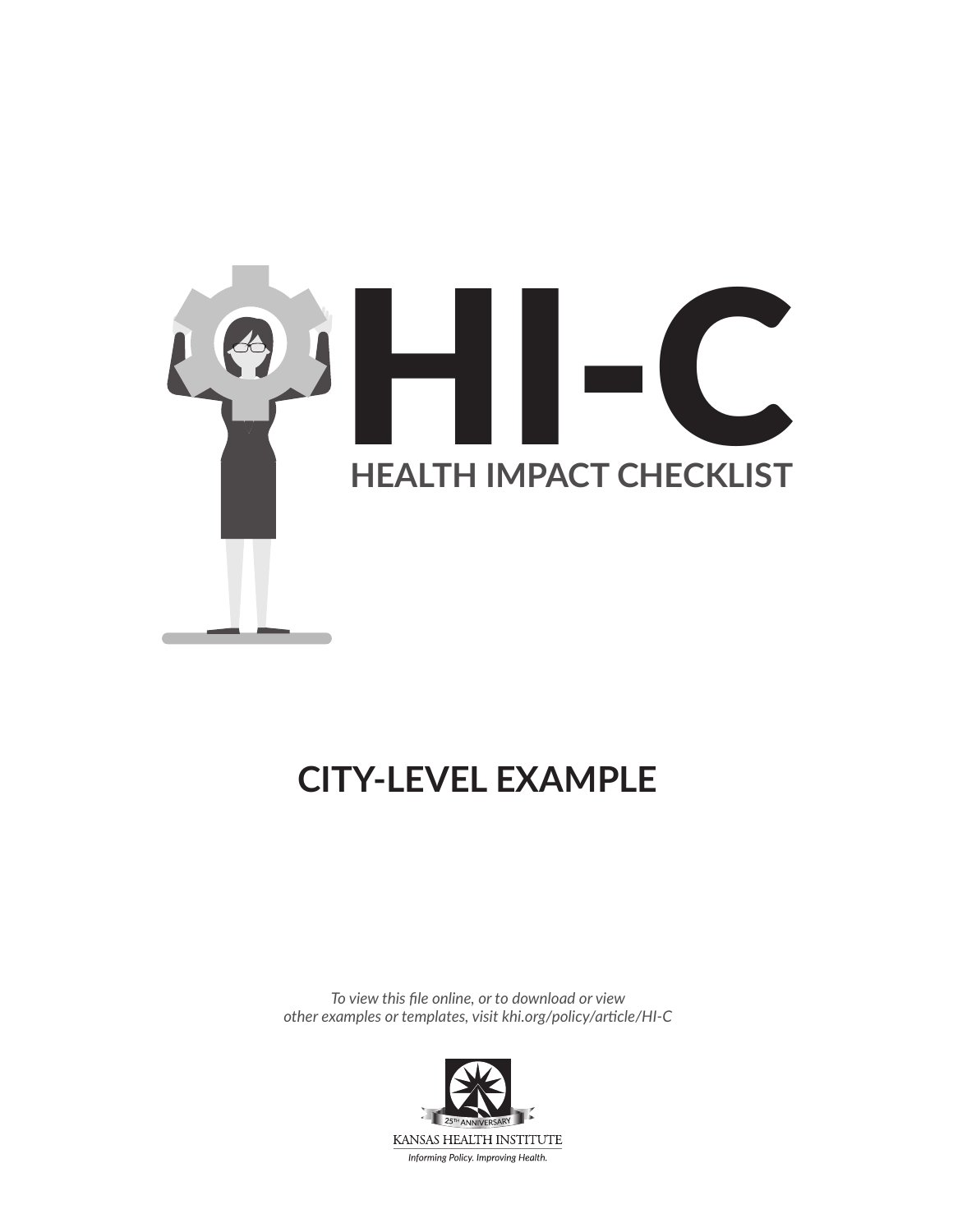# **Health Impact Checklist - City Level Example**

Dangerous and Unfit Structures Ordinance-Chapman, Kansas *Summary Page*

### **Proposal Name**

Dangerous and Unfit Structures Ordinance – Chapman, KS

# **Key Points of Proposal**

The ordinance has three primary provisions: 1) authorizes a public officer to investigate alleged unsafe structures; 2) authorizes the city to require the owners of properties deemed in need of repair to remedy the unsafe properties; and 3) allows the cost of demolition and removal of unsafe structures to be charged to owners.

## **Impacted Social, Economic and Environmental Conditions**

- **Housing Instability:** Residents forced to vacate their homes may face increased housing instability.
- **Housing Quality:** Repairing dangerous and unfit structures may improve the quality of housing in the community and decrease exposure to mold, allergens and lead.
- **Environmental Conditions:** Repairing or removing dangerous and unfit structures may reduce the number of properties that harbor pests.
- **Safety:** Although the connection between crime and blight in rural communities is less clear due to limited research, it is possible that addressing blight can help to reduce crime.
- **Neighborhood Disorder:** Abandoned, overgrown and blighted properties may be associated with perceptions of neighborhood disorder.

# **Impacted Population(s) Recommendations**

- **Children:** May be especially susceptible to substandard housing quality and could benefit from removal or repair of unfit structures.
- **Persons with low income:** May face challenges covering the costs of repairs if they are the owner of the dangerous and unfit structure, or the costs of moving to new housing if they are the occupant.
- **Persons with low literacy and individuals with limited English proficiency**: May face challenges understanding notices and making proper arrangements.

# **Potential Health Impacts**

- Postponement of needed medical care
- Increased emergency room usage
- Decreased exposure to pests
- Decreased risk of asthma
- Decreased risk of neurological disorders stemming from lead exposure
- Increased perceptions of neighborhood safety

- When a structure is deemed dangerous or unfit, utilize communication strategies that are easy to understand, culturally relevant, and in an appropriate language(s) to notify persons with low literacy or limited English proficiency.
- Partner with local organizations to provide short-term housing to displaced individuals.

| <b>Entity Completing the HI-C</b> | <b>Entity Receiving the HI-C</b> | <b>Completion Date</b> |
|-----------------------------------|----------------------------------|------------------------|
| Kansas Health Institute           | $(n/a - example$ only)           | 1/17/2020              |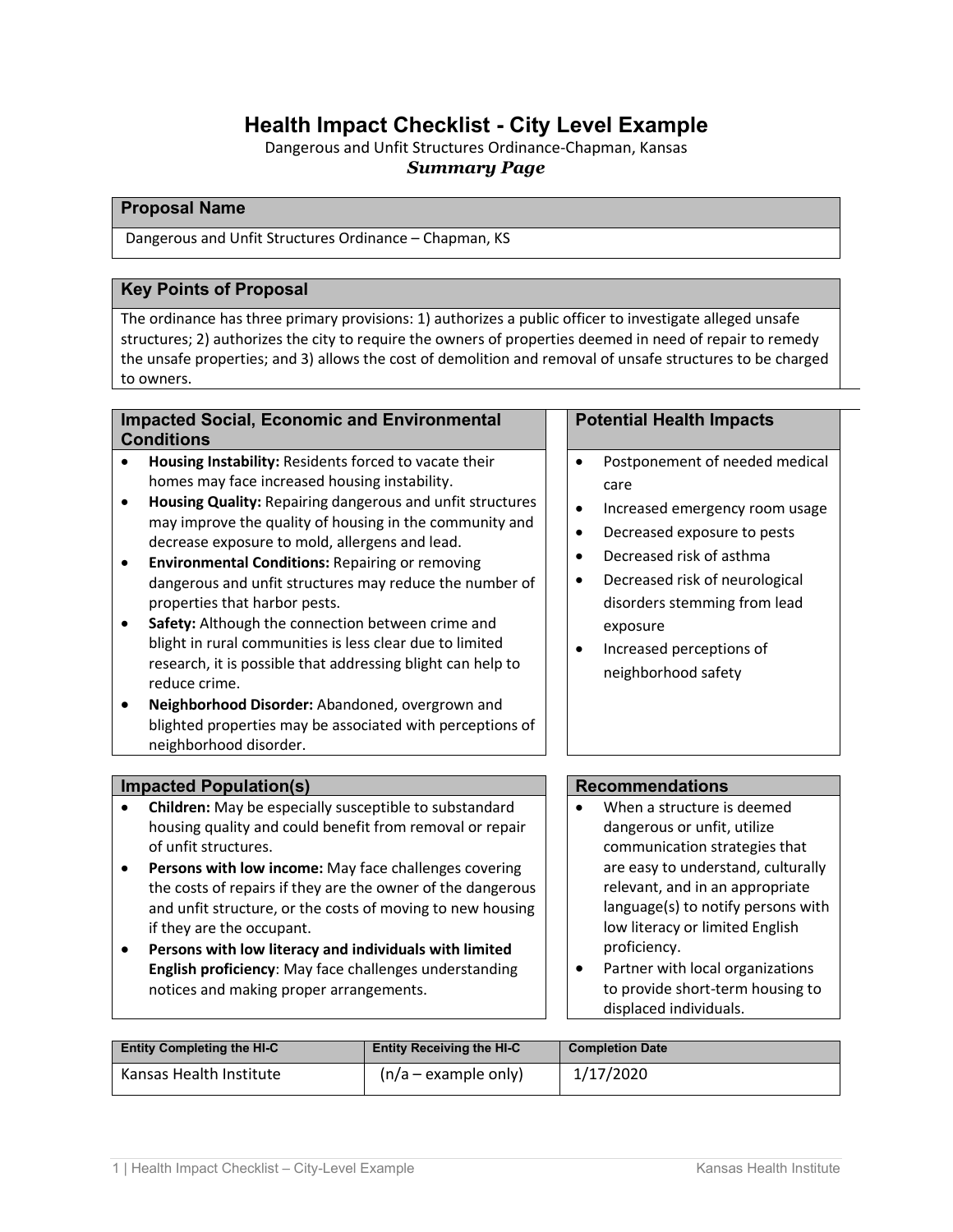# **Health Impact Checklist – City Level Example Dangerous and Unfit Structures Ordinance – Chapman, Kansas** *Section I. General Information*

# **1. Name of proposal:**

Dangerous and Unfit Structures Ordinance – Chapman, Kansas

**2. Provide a short summary of the key points of the proposal, including expected outcomes if specified in the proposal.** *(Type in.)*

The primary purpose of the ordinance is to outline the process and means by which the government may require the repair, closure or demolition of dangerous and unfit structures within the city. The aim is to reduce the number of structures within the city limits that "provide a general blight upon the neighborhood or surrounding properties." The ordinance has three primary provisions: 1) the ordinance authorizes a public officer to investigate alleged unsafe structures on their own determination or after receiving five petitions from the public; 2) the ordinance authorizes the city to require the owners of properties deemed in need of repair to remedy the unsafe properties; and 3) the ordinance allows the cost of demolition and removal of unsafe structures to be charged to the owners, and requires payment within 30 days. The full text of the ordinance can be found on pages 128-131 here: [http://chapmanks.com/wp](http://chapmanks.com/wp-content/uploads/2016/08/Code-Book-August-2016.pdf)[content/uploads/2016/08/Code-Book-August-2016.pdf](http://chapmanks.com/wp-content/uploads/2016/08/Code-Book-August-2016.pdf)

**3. Which of the following social, economic and environmental conditions (determinants of health) does the proposal have the greatest potential to impact?** *(Check at least three.)*

| Social, Economic and Environmental Conditions 1, 2         |                                                                                |                                                        |  |
|------------------------------------------------------------|--------------------------------------------------------------------------------|--------------------------------------------------------|--|
| <b>Economic Stability</b>                                  | <b>Neighborhood &amp; Physical</b><br><b>Environment</b>                       | <b>Education</b>                                       |  |
| Employment                                                 | <b>Housing Quality</b><br>⊠                                                    | Early Childhood<br><b>Education and</b><br>Development |  |
| Income                                                     | Transportation                                                                 | <b>High School Graduation</b>                          |  |
| Housing Instability/<br>$\boxtimes$<br><b>Homelessness</b> | <b>Environmental Conditions</b><br>⊠<br>(e.g., water, air and soil<br>quality) | <b>Higher Education</b><br>ப                           |  |
| $\Box$ Food Insecurity                                     | Access to Healthy Food                                                         | Language                                               |  |
| Poverty                                                    | ⊠<br><b>Safety</b>                                                             | Literacy<br>$\mathcal{L}$                              |  |
| Other:                                                     | Other:                                                                         | Other:                                                 |  |
| Other:                                                     | Other:                                                                         | Other:                                                 |  |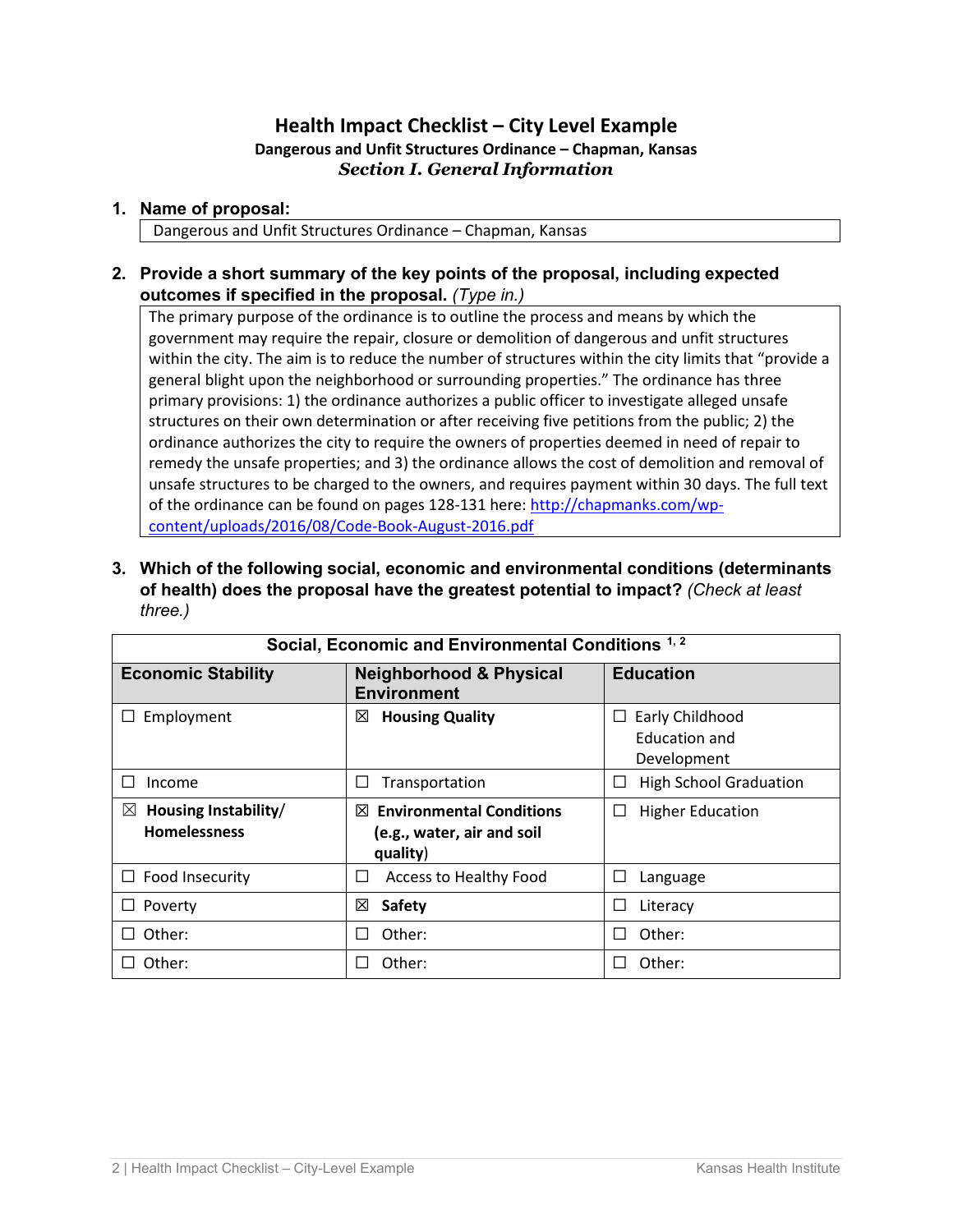| <b>Community and Social</b><br><b>Context</b>      | <b>Health and Health Care</b>                         | <b>Note:</b> The number of social,                          |
|----------------------------------------------------|-------------------------------------------------------|-------------------------------------------------------------|
| $\boxtimes$ Civic Participation                    | <b>Health Coverage</b><br>⊔                           | economic or environmental                                   |
| Discrimination                                     | <b>Provider Availability</b><br>$\Box$                | conditions examined could<br>depend on available resources, |
| <b>Toxic Stress</b>                                | <b>Access to Health Care</b>                          | stakeholder interest and                                    |
| Social Isolation                                   | <b>Access to Behavioral</b><br><b>Health Services</b> | timeline. After examining<br>three, additional conditions   |
| Incarceration                                      | <b>Quality of Care</b>                                | may be examined further.                                    |
| <b>Other: Neighborhood</b><br>⊠<br><b>Disorder</b> | Other:                                                |                                                             |
| Other:                                             | Other:                                                |                                                             |

# *Section II. Description of Impacts*

**Instructions:** Having described the proposal and identified its potential impacts on various social, economic and environmental conditions, collaborate with organizations that might have research capacity to complete items included in Section II.

**4. What partners can help you find research regarding potential impacts of the proposal on the social, economic and/or environmental conditions identified in Question 3?** *(Type in.)*

| <b>Specific Partner(s)</b>                                                         | <b>Partnership Contribution(s)</b>                                                                                                                |
|------------------------------------------------------------------------------------|---------------------------------------------------------------------------------------------------------------------------------------------------|
| Local Public Universities (Kansas State<br>University, University of Kansas, etc.) | Researchers and students may be able to assist with a<br>review of published research on potential health impacts<br>identified in the checklist. |
| <b>City Government Building Inspector</b>                                          | The City of Chapman Building Inspector could bring<br>expertise in building safety and ways to address dangerous<br>and unfit structures.         |

*Potential partner types include community foundations, nonprofit organizations, governmental agencies, universities or colleges, health care organizations, community coalitions, stakeholder groups, community organizations (including those representing populations facing significant barriers to health and well-being) and others.*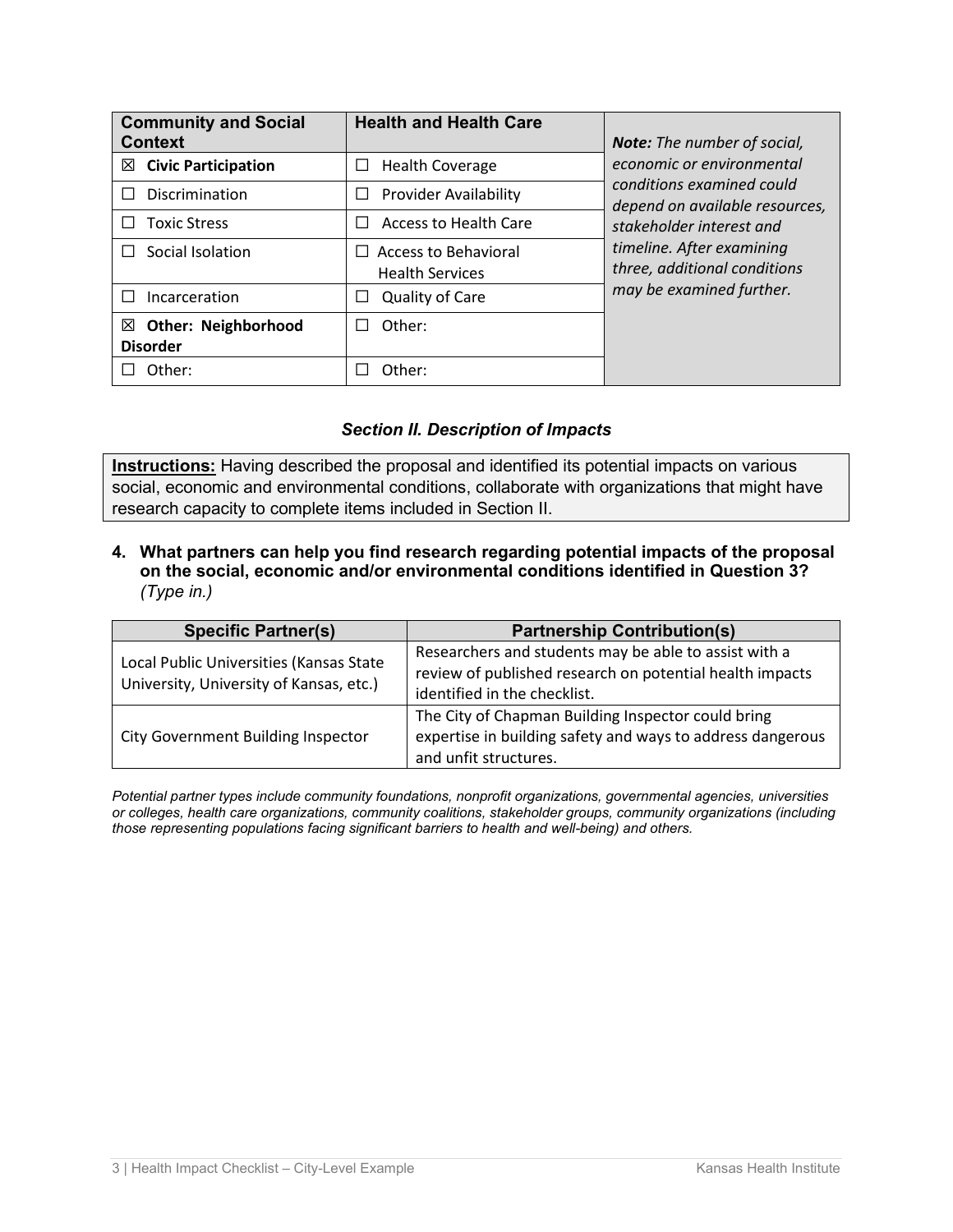**5. Describe how the proposal could impact the social, economic and/or environmental conditions identified in Question 3 and how it could result in associated health impacts for the community overall.** *(Type in.)*

| Social,              | Impact of the Proposal on                                     | <b>Impact of the Condition</b>                                           | <b>Overall</b>       |
|----------------------|---------------------------------------------------------------|--------------------------------------------------------------------------|----------------------|
| <b>Economic or</b>   | <b>Condition</b>                                              | on Health                                                                | Impact on            |
| <b>Environmental</b> |                                                               |                                                                          | <b>Health</b>        |
| <b>Condition</b>     |                                                               |                                                                          |                      |
|                      | As outlined in the ordinance,                                 | <b>Residents of structures</b>                                           | Positive<br>$\Box$   |
| <b>Housing</b>       | addressing structures which are                               | deemed dangerous or unfit                                                | ⊠<br>Negative        |
| Instability          | deemed dangerous or unfit is the                              | may face a period of housing                                             | Mixed<br>$\Box$      |
|                      | responsibility of the property<br>owner. However, structures  | instability when the structure                                           | $\Box$<br>None       |
|                      | deemed dangerous or unfit also                                | is repaired or demolished.<br>Housing instability has been               | $\Box$ Unclear       |
|                      | may be occupied by non-owners.                                | associated with postponing                                               |                      |
|                      | Depending on the extent of the                                | needed medical care,                                                     |                      |
|                      | demolition or repair, the resident,                           | postponing needed                                                        |                      |
|                      | regardless of ownership, may                                  | medications and increased use                                            |                      |
|                      | need to find alternative housing                              | of emergency departments. <sup>3</sup>                                   |                      |
|                      | and bear the costs of the move.                               |                                                                          |                      |
|                      | This could result in housing                                  |                                                                          |                      |
|                      | instability.                                                  |                                                                          |                      |
|                      | Substandard housing has the                                   | Negative housing conditions,                                             | ⊠<br>Positive        |
| <b>Housing</b>       | potential to increase exposure to                             | such as mold and allergens,                                              | Negative<br>□        |
| Quality              | a number of housing-related                                   | have been associated with                                                | Mixed<br>$\Box$      |
|                      | environment health risks,                                     | increased risk for asthma and                                            | $\square$ None       |
|                      | including mold, allergens, and                                | other respiratory diseases. <sup>5, 6</sup>                              | Unclear<br>$\Box$    |
|                      | lead. <sup>4</sup> Over time, if dangerous                    | Additionally, substandard                                                |                      |
|                      | and unfit houses are repaired, the                            | housing conditions have been                                             |                      |
|                      | quality of the housing in the city<br>is expected to improve. | associated with high blood<br>lead levels <sup>7</sup> and the resulting |                      |
|                      |                                                               | neurological damage. <sup>8</sup>                                        |                      |
|                      | If abandoned and overgrown                                    | Exposure to pests, broken                                                | $\boxtimes$ Positive |
| Environmental        | properties allow for conditions in                            | windows and other conditions                                             | $\Box$ Negative      |
| <b>Conditions</b>    | which pests can thrive and                                    | of abandoned and overgrown                                               | $\Box$ Mixed         |
|                      | reproduce, exposure to pests may                              | properties may have a number                                             | $\square$ None       |
|                      | increase. <sup>9</sup> By reducing the                        | of negative health impacts,                                              | $\Box$ Unclear       |
|                      | number of properties in the                                   | such as neurological                                                     |                      |
|                      | community that create conditions                              | disorders, <sup>10</sup> behavioral                                      |                      |
|                      | for pests to thrive, environmental                            | problems, <sup>11</sup> and decreased                                    |                      |
|                      | conditions may improve.                                       | overall mental health. <sup>12</sup> If                                  |                      |
|                      |                                                               | exposure to conditions of                                                |                      |
|                      |                                                               | abandoned properties is                                                  |                      |
|                      |                                                               | reduced, the ordinance may<br>have positive health benefits.             |                      |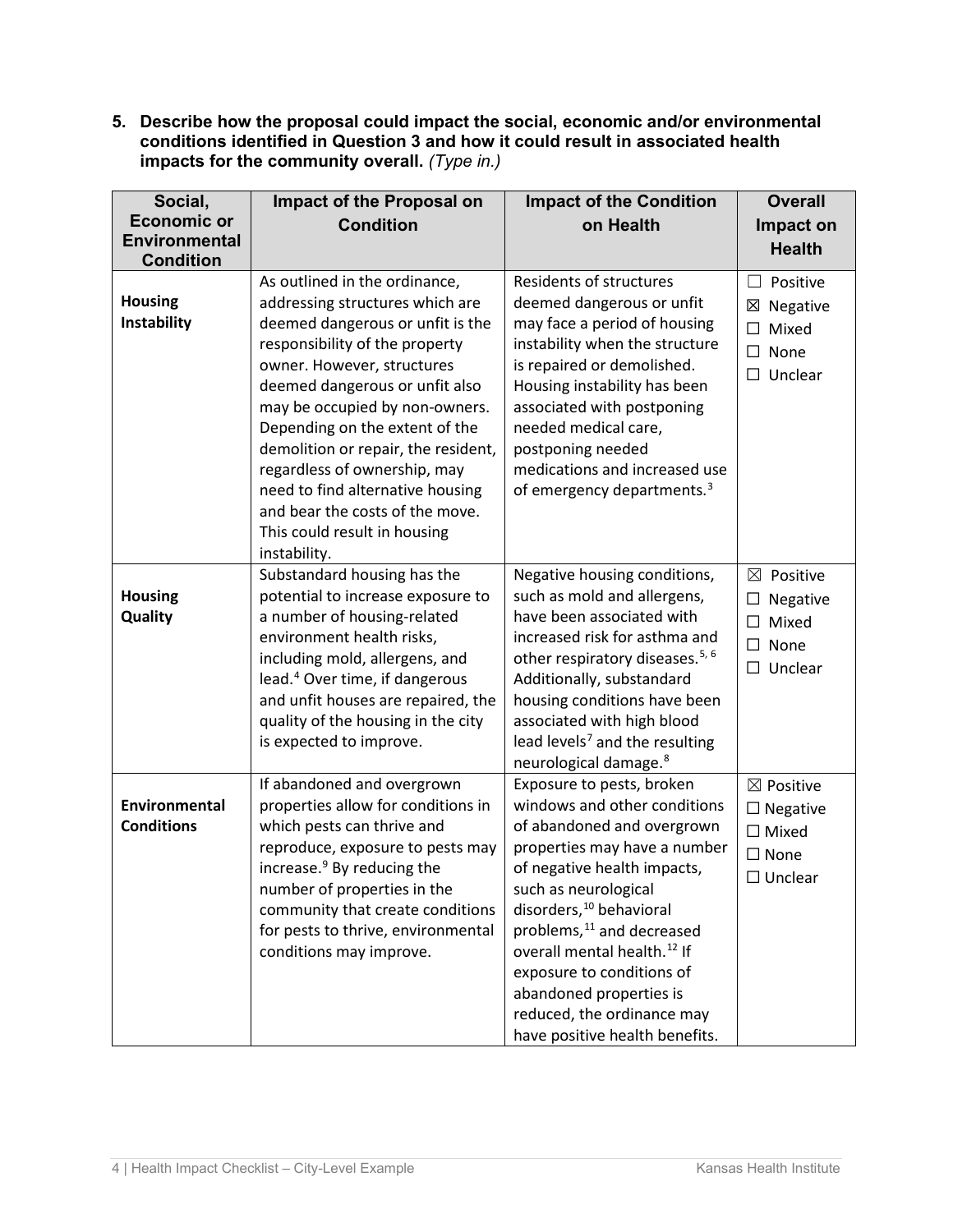| Social,              | Impact of the Proposal on                     | <b>Impact of the Condition</b>            | <b>Overall</b>    |
|----------------------|-----------------------------------------------|-------------------------------------------|-------------------|
| <b>Economic or</b>   | <b>Condition</b>                              | on Health                                 | Impact on         |
| <b>Environmental</b> |                                               |                                           | <b>Health</b>     |
| <b>Condition</b>     |                                               |                                           |                   |
|                      | Abandoned properties and vacant               | There is limited research                 | ⊠ Positive        |
| <b>Safety</b>        | properties has been linked to                 | about the connection between              | $\Box$ Negative   |
|                      | crime in urban communities. <sup>13, 14</sup> | crime and blight in rural                 | $\Box$ Mixed      |
|                      | Limited research also suggests                | communities; however, it is               | $\Box$ None       |
|                      | that social blight - which                    | possible that addressing blight           | $\Box$ Unclear    |
|                      | includes behaviors that are                   | can help to reduce crime.                 |                   |
|                      | thought to be criminal in nature              | Crime can have direct effects             |                   |
|                      | - has been associated with                    | on health, such as injuries, or           |                   |
|                      | economic forms of blight, though              | physiological impacts, such as            |                   |
|                      | social blight is less common in               | post-traumatic stress                     |                   |
|                      | rural communities. <sup>15</sup>              | disorder. <sup>16</sup>                   |                   |
|                      | Abandoned and dangerous                       | Perceived neighborhood                    | ⊠<br>Positive     |
| Neighborhood         | structures within communities                 | disorder can contribute to                | Negative<br>ப     |
| <b>Disorder</b>      | may be associated with                        | residents' perception that the            | Mixed<br>□        |
|                      | perceptions of physical disorder              | neighborhood is unsafe, which             | $\Box$<br>None    |
|                      | within neighborhoods. <sup>17</sup>           | is associated with decreased              | Unclear<br>$\Box$ |
|                      | Perceived neighborhood disorder               | outdoor physical activity and             |                   |
|                      | refers to visible cues within a               | increased fear and anxiety. <sup>19</sup> |                   |
|                      | community or neighborhood that                | Additionally, neighborhood                |                   |
|                      | indicate a lack of order and social           | conditions, such as boarded               |                   |
|                      | control. <sup>18</sup>                        | up abandoned buildings, have              |                   |
|                      |                                               | been associated with higher               |                   |
|                      |                                               | rates of premature death,                 |                   |
|                      |                                               | homicide, and death from                  |                   |
|                      |                                               | cardiovascular disease. <sup>20</sup>     |                   |

**6. Based on the potential impact of the proposal on the social, economic or environmental conditions identified in Question 3, identify populations who could be impacted and how the proposal might affect their health.** *(Describe at least three populations.)*

*Note: Focus on populations that are at a higher risk for poor health as a result of the barriers they experience to social, economic, political and environmental resources, as well as limitations due to illness or disability.* For a full list of potential populations of focus, see Section IV. Glossary of Terms.

| Social,<br><b>Economic or</b><br><b>Environmental</b><br><b>Condition</b> | Impacted<br><b>Population</b> | <b>Impact on Health</b>                                                                                                                                                                             | <b>Overall</b><br>Impact on<br><b>Health</b> |
|---------------------------------------------------------------------------|-------------------------------|-----------------------------------------------------------------------------------------------------------------------------------------------------------------------------------------------------|----------------------------------------------|
| <b>Housing Quality</b>                                                    | Children                      | Children can be particularly affected by<br>exposure to lead, mold and allergens, which<br>often are found in substandard housing. <sup>21</sup> By<br>decreasing the number of dangerous and unfit | ⊠<br>Positive<br>Negative<br>Mixed<br>None   |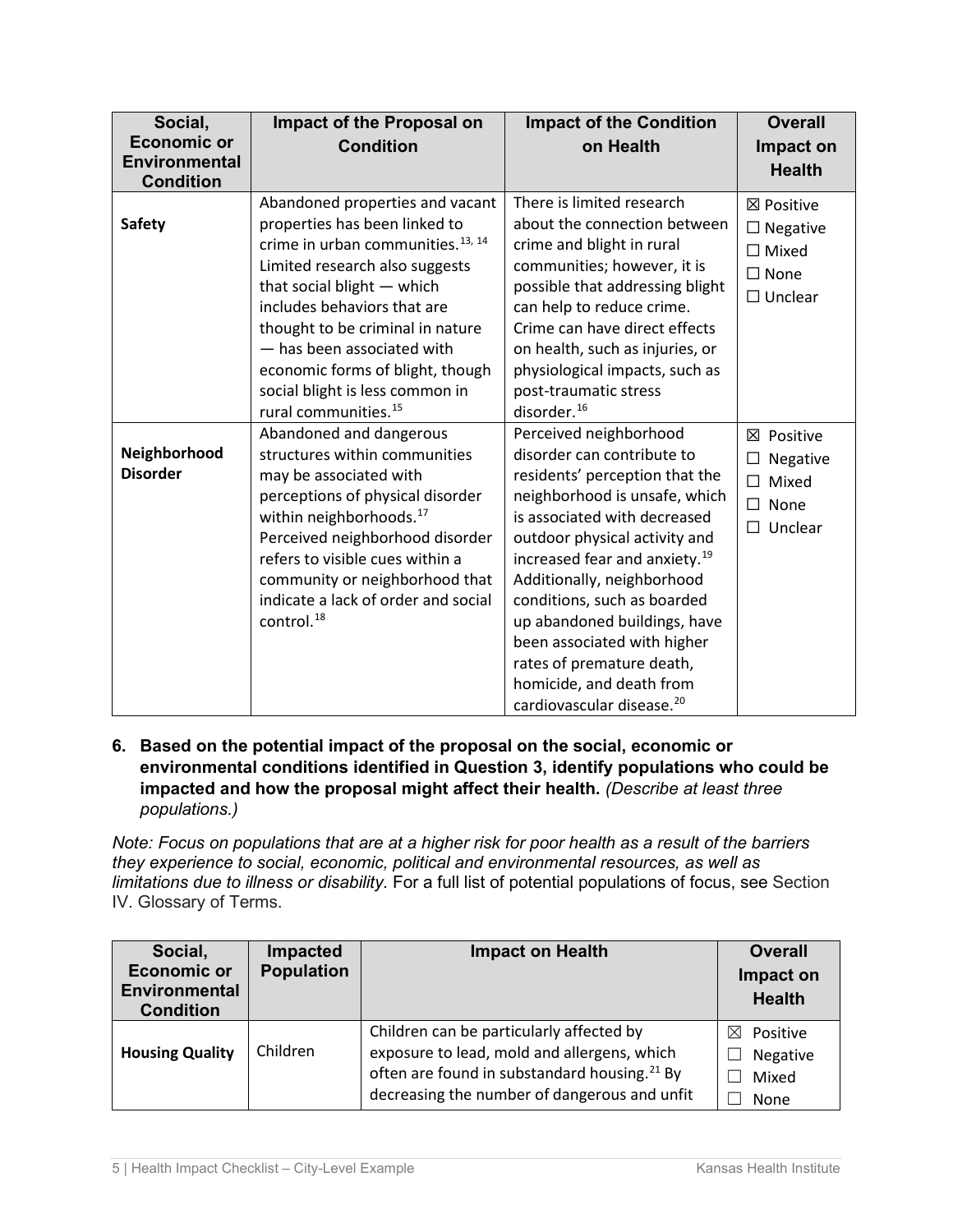| Social,<br><b>Economic or</b> | Impacted<br><b>Population</b> | <b>Impact on Health</b>                                  | <b>Overall</b>             |
|-------------------------------|-------------------------------|----------------------------------------------------------|----------------------------|
| <b>Environmental</b>          |                               |                                                          | Impact on<br><b>Health</b> |
| <b>Condition</b>              |                               |                                                          |                            |
|                               |                               | properties, the ordinance could improve the              | $\Box$ Unclear             |
|                               |                               | health of children who reside in the community.          |                            |
|                               |                               | Persons with low income may be more likely               | Positive<br>П              |
| <b>Housing</b>                | Persons with                  | than the general population to live in                   | Negative                   |
| Quality                       | low income                    | substandard housing. <sup>22</sup> These individuals may | Mixed<br>冈                 |
|                               |                               | benefit from the repair or removal of dangerous          | П<br>None                  |
|                               |                               | and unfit structures; however, they also could           | Unclear<br>$\Box$          |
|                               |                               | have difficulty bearing the unexpected costs of          |                            |
|                               |                               | relocating. Approximately 30 percent of U.S.             |                            |
|                               |                               | adults report being unable to pay their current          |                            |
|                               |                               | bills or unable to cover an unexpected expense           |                            |
|                               |                               | of \$400. <sup>23</sup>                                  |                            |
|                               | Persons with                  | Because residents of properties deemed                   | Positive<br>$\mathbf{I}$   |
| <b>Housing Quality</b>        | limited                       | dangerous or unfit may be notified by mail in            | ⊠ Negative                 |
|                               | English                       | English, persons with low literacy and individuals       | Mixed<br>П                 |
|                               | proficiency                   | with limited English proficiency could face              | П<br>None                  |
|                               | and also                      | challenges understanding the notice, making              | Unclear<br>П               |
|                               | persons with                  | proper arrangements to move, or repairing the            |                            |
|                               | low literacy                  | dangerous or unfit structure.                            |                            |

# *Section III. Recommendations*

**Instructions:** Having described the potential impacts of the proposal and populations who may face significant barriers to health and well-being, use Section III to identify collaborative approaches to addressing these findings.

# **7. What partners can help you to develop recommendations to address or mitigate the potential health impacts identified in Questions 5 and 6?** *(Type in.)*

| <b>Specific Partner(s)</b> | <b>Partnership Contribution(s)</b>                      |
|----------------------------|---------------------------------------------------------|
| Local church               | May be able to help displaced residents find short-term |
| groups/congregations       | accommodations.                                         |

*Potential partner types include community organizations, impacted population(s), community foundations, nonprofit organizations, governmental agencies, universities or colleges, health care organizations, community coalitions, stakeholders, populations who face significant barriers to health and well-being, and others.*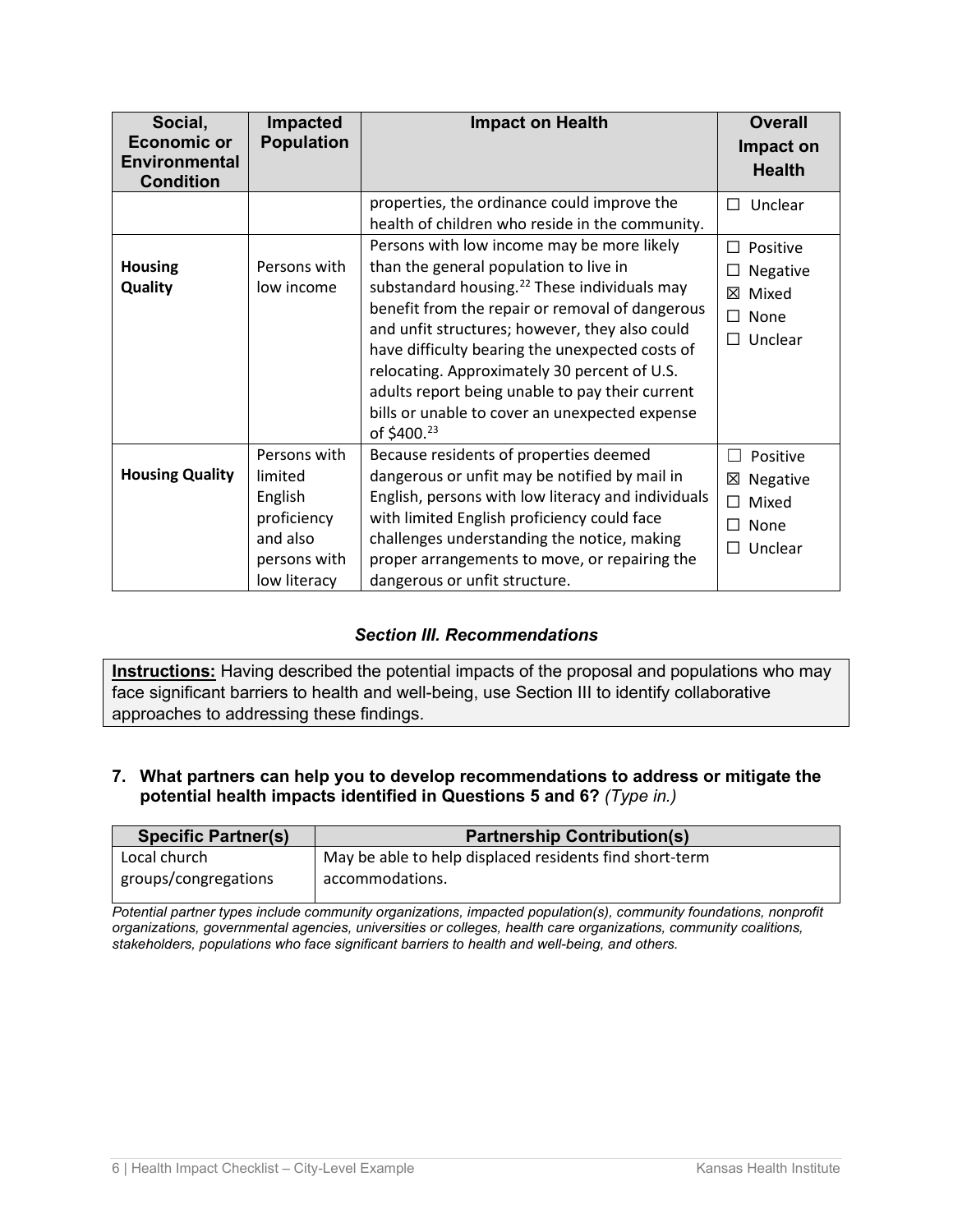**8. Based on the results of this Health Impact Checklist, suggest recommendations that can help to maximize potential positive health impacts and/or mitigate potential negative health impacts of the proposal.** (*Type in.)*

#### **Recommendation(s)**

Use communication strategies that are clear, easy to understand, culturally relevant, and in an appropriate language(s) to notify persons with low literacy and individuals with limited English proficiency when their property is deemed dangerous or unfit.

Partner with local organizations to provide short-term housing to displaced individuals.

# *Section IV: Glossary of Terms*

*Summary definitions for determinants of health were pulled from Healthy People 2020<sup>[24](#page-9-12)</sup> and additional sources.[25,](#page-9-13)[26,](#page-9-14) [27](#page-9-15) Additional information is available [here.](https://www.healthypeople.gov/2020/topics-objectives/topic/social-determinants-health/interventions-resources)*

**Civic Participation:** Encompasses a wide range of both formal and informal activities including voting, volunteering and participating in group activities or organizations.

**Determinants of Health:** The "conditions in the environments in which people are born, live, learn, work, play, worship and age that affect a wide range of health, functioning and quality-of-life outcomes and risks."

**Discrimination:** A socially structured action that is unfair or unjustified and harms groups or individuals. Discrimination occurs at both structural and individual levels and can be attributed to social interactions that occur to protect more powerful and privileged groups at the detriment of other groups. Discrimination on the basis of race is one example of discrimination.

**Food Insecurity:** The disruption of food intake or eating patterns due to a lack of money or other resources.

**Housing Instability:** Despite no standard definition, housing instability encompasses a number of housing-related challenges including trouble paying rent, overcrowding, staying with relatives, moving frequently, or spending the bulk of income on housing.

**Impacted Populations:** Populations who were identified by completing the Health Impact Checklist as being impacted by the proposal. Those groups may include populations who face significant barriers to health and well-being (populations of focus).

**Neighborhood Disorder:** Observed or perceived physical and social features of neighborhoods that may signal the breakdown of order and social control (e.g., trash, graffiti) and that can undermine the quality of life.

**Populations of Focus:** Populations may include racial and ethnic minorities, including persons of Black, American Indian or Alaska Native, Asian, and Native Hawaiian or Other Pacific Islander races and persons of Hispanic ethnicity; rural/urban residents; children; pregnant women; persons who are LGBTQIA+; older adults; persons with chronic illnesses; persons with housing instability or who are homeless; immigrant populations; displaced persons; persons with limited English proficiency; persons with low literacy; persons with low income; persons with disabilities; and others.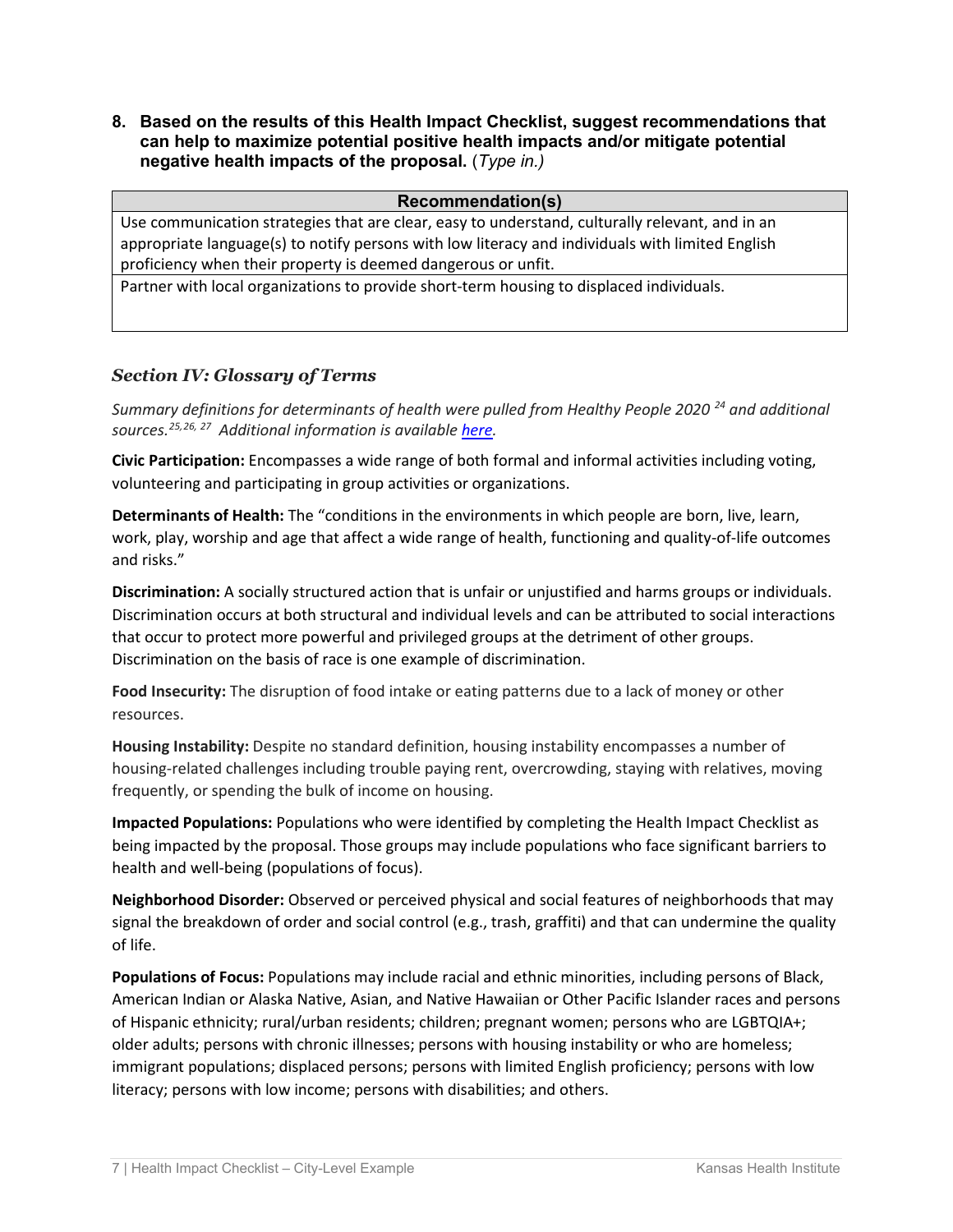**Social Isolation:** A person's lack of social connectedness is measured by the quality, type, frequency and emotional satisfaction of social ties. Social isolation exists when an individual lacks opportunities to be socially connected. Social isolation can impact health and quality of life, as well ability and motivation to access adequate support. It also can impact the quality of the environment and communities in which a person lives.

**Toxic Stress:** A strong, frequent or prolonged activation of the body's stress management system. Stressful events that are chronic, uncontrollable and/or experienced by children without access to support from caring adults tend to provoke toxic stress responses. Studies indicate that toxic stress can have an adverse impact on brain architecture.

# *Section V: References & Sources*

**Instructions:** In your preferred format, provide citation or reference information on the resources used to complete the HI-C.

<span id="page-8-2"></span><sup>3</sup> Kushel, M. B., Gupta, R., Gee, L., & Haas, J. S. (2006). Housing instability and food insecurity as barriers to health care among low-income Americans. *Journal of General Internal Medicine*, *21*(1), 71-77.

<span id="page-8-3"></span><sup>4</sup> De Leon, E., & Schilling, J. (2017). Urban blight and public health: Addressing the impact of substandard housing, abandoned buildings, and vacant lots. Washington, DC: *The Urban Institute*.

<span id="page-8-4"></span><sup>5</sup> Krieger, J. W., Song, L., Takaro, T. K., and Stout, J. (2000), Asthma and the home environment of low-income urban children: Preliminary findings from the Seattle-King county healthy homes project. *Journal of Urban Health 77*(1): 50–67.

<span id="page-8-5"></span> $6$  Rauh, V. A., Chew, G. L., and Garfinkel, R.S. (2002). Deteriorated housing contributes to high cockroach allergen levels in inner-city households. *Environmental Health Perspectives, 110*(S2), 323–7.

<span id="page-8-6"></span><sup>7</sup> Coulton, C., Fischer, R. L., Garcia-Cobian Richter, F., Kim, S., and Cho, Y. (2016). *Housing crisis leaves lasting imprint on children in Cleveland: How Housing Matters Brief.* Chicago, IL: MacArthur Foundation.

<span id="page-8-7"></span>8 Sharfstein, J., Sandel, M., Kahn, R., & Bauchner, H. (2001). Is child health at risk while families wait for housing vouchers? *American Journal of Public Health, 91*(8), 1191–3.

<span id="page-8-8"></span><sup>9</sup> Garvin, E., Branas, C., Keddem, S., Sellman, J., & Cannuscio, C. (2013). More than just an eyesore: Local insights and solutions on vacant land and urban health. *Journal of Urban Health*, *90*(3), 412-426.

<span id="page-8-9"></span><sup>10</sup> Bashir, S. A. (2002). Home Is where the harm is: Inadequate housing as a public health crisis. *American Journal of Public Health, 92*(5), 733–738.

<span id="page-8-10"></span><sup>11</sup> Burdette, A. M., Hill, T. D., & Hale, L. (2011). Household disrepair and the mental health of low-income urban women. *Journal of Urban Health: Bulletin of the New York Academy of Medicine, 88*(1), 142–153.

<span id="page-8-0"></span><sup>&</sup>lt;sup>1</sup> The list of social, economic and environmental conditions is adapted from Healthy People 2020 and the Kaiser Family Foundation. Retrieved fro[m https://www.healthypeople.gov/2020/topics-objectives/topic/social](https://www.healthypeople.gov/2020/topics-objectives/topic/social-determinants-of-health)[determinants-of-health](https://www.healthypeople.gov/2020/topics-objectives/topic/social-determinants-of-health) and [https://www.kff.org/disparities-policy/issue-brief/beyond-health-care-the-role-of](https://www.kff.org/disparities-policy/issue-brief/beyond-health-care-the-role-of-social-determinants-in-promoting-health-and-health-equity/)[social-determinants-in-promoting-health-and-health-equity/](https://www.kff.org/disparities-policy/issue-brief/beyond-health-care-the-role-of-social-determinants-in-promoting-health-and-health-equity/)

<span id="page-8-1"></span><sup>2</sup> U.S. Department of Health and Human Services. (2019). *Healthy People 2020.* Retrieved from <https://www.healthypeople.gov/2020/topics-objectives/topic/social-determinants-health/interventions-resources>